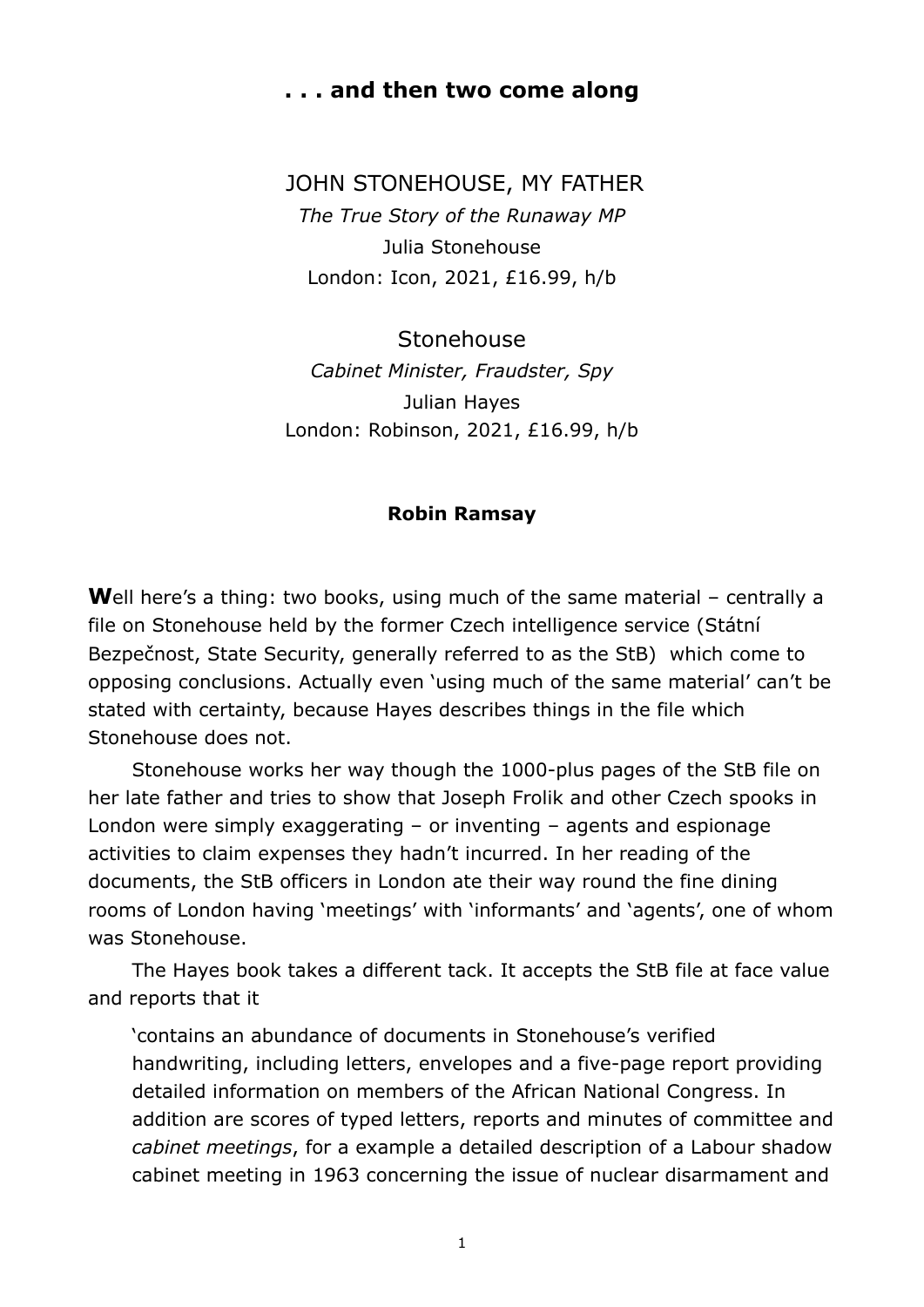another on the Monckton Commission.' (p. 28 emphasis added)

*Cabinet meetings*? I spoke to Mr Hayes and this is just a piece of unclear writing. He didn't mean *government* cabinet meetings, which are official secrets, he meant Labour shadow cabinet meetings, which are not.

There are no sources in the Hayes book. In an email a member of his publisher's staff described it to me as 'narrative non-fiction'. In other words it is merely undocumented assertions. Some of which are striking. For example on p. 9 he describes the late Donald Chesworth as a Czech agent. If so, he is not worthy of mention in Christopher Andrew's *The Defence of the Realm*, as close as we have to an official history of MI5[.](#page-1-0) $1$  Presumably the author found Chesworth in the StB file on Stonehouse and takes it as gospel. Hayes also describes the late Ernest Fernyhough MP as another Czech agent. This claim was actually run in the *Daily Mail*, after the Andrew book was published, based onStB files.<sup>[2](#page-1-1)</sup> Fernyhough's family complained to the Independent Press Standards Organisation (IPSO). In the IPSO report on the complaint is this:

<span id="page-1-5"></span><span id="page-1-4"></span><span id="page-1-3"></span>'The complainant, the grandson of Mr Fernyhough, said that it was inaccurate to describe his grandfather as having "spied for Czechoslovakia". He said that following the article's publication, he wrote to the head of the Czech Security Services archive, who said that she "refused" (sic) the allegation that Mr Fernyhough spied for the Czech Foreign Intelligence Service; she said that in her opinion, Mr Fernyhough was unaware that he was dealing with intelligence officers, and did not really ever say anything important or confidential.' [3](#page-1-2)

And that is the central issue. Yes, there were Czech intelligence officers sniffing round the Labour Party, under cover as diplomats. There were also Soviet officers, ditto, and American intelligence officers, called Labor Attachés, doing the same thing. Until fairly recently MPs weren't paid very much and a 'foreign diplomat' offering to buy lunch in Westminster would find many takers. Further, while John Stonehouse understood the nature of the Soviet regime, chunks of

<span id="page-1-1"></span><sup>2</sup> [<](https://www.dailymail.co.uk/news/article-7094953/Key-aide-Prime-Minister-Harold-Wilson-spied-Czechoslovakia.html)<https://tinyurl.com/5aywzu5w>[> or <https://www.dailymail.co.uk/news/article-7094953/](https://www.dailymail.co.uk/news/article-7094953/Key-aide-Prime-Minister-Harold-Wilson-spied-Czechoslovakia.html) [Key-aide-Prime-Minister-Harold-Wilson-spied-Czechoslovakia.html](https://www.dailymail.co.uk/news/article-7094953/Key-aide-Prime-Minister-Harold-Wilson-spied-Czechoslovakia.html)>

<span id="page-1-0"></span><sup>&</sup>lt;sup>1</sup>Chesworth has a very striking CV – a lifetime of socially-aware political work, including being the Warden of Toynbee Hall. See <[https://tinyurl.com/yswk33ny>](https://tinyurl.com/yswk33ny) or [<https://](https://www.qmul.ac.uk/library/archives/news/cataloguing-begins-on-the-donald-chesworth-collection.html) [www.qmul.ac.uk/library/archives/news/cataloguing-begins-on-the-donald-chesworth](https://www.qmul.ac.uk/library/archives/news/cataloguing-begins-on-the-donald-chesworth-collection.html)[collection.html](https://www.qmul.ac.uk/library/archives/news/cataloguing-begins-on-the-donald-chesworth-collection.html)>.

After he had to quit politics, John Profumo dedicated himself to charitable work with Toynbee Hall (much of it being while Donald Chesworth was Warden). See <<https://www.toynbeehall.org.uk/the-profumo-connection/>>.

<span id="page-1-2"></span><sup>&</sup>lt;sup>3</sup> [<https://www.ipso.co.uk/rulings-and-resolution-statements/ruling/?id=06223-19>](https://www.ipso.co.uk/rulings-and-resolution-statements/ruling/?id=06223-19)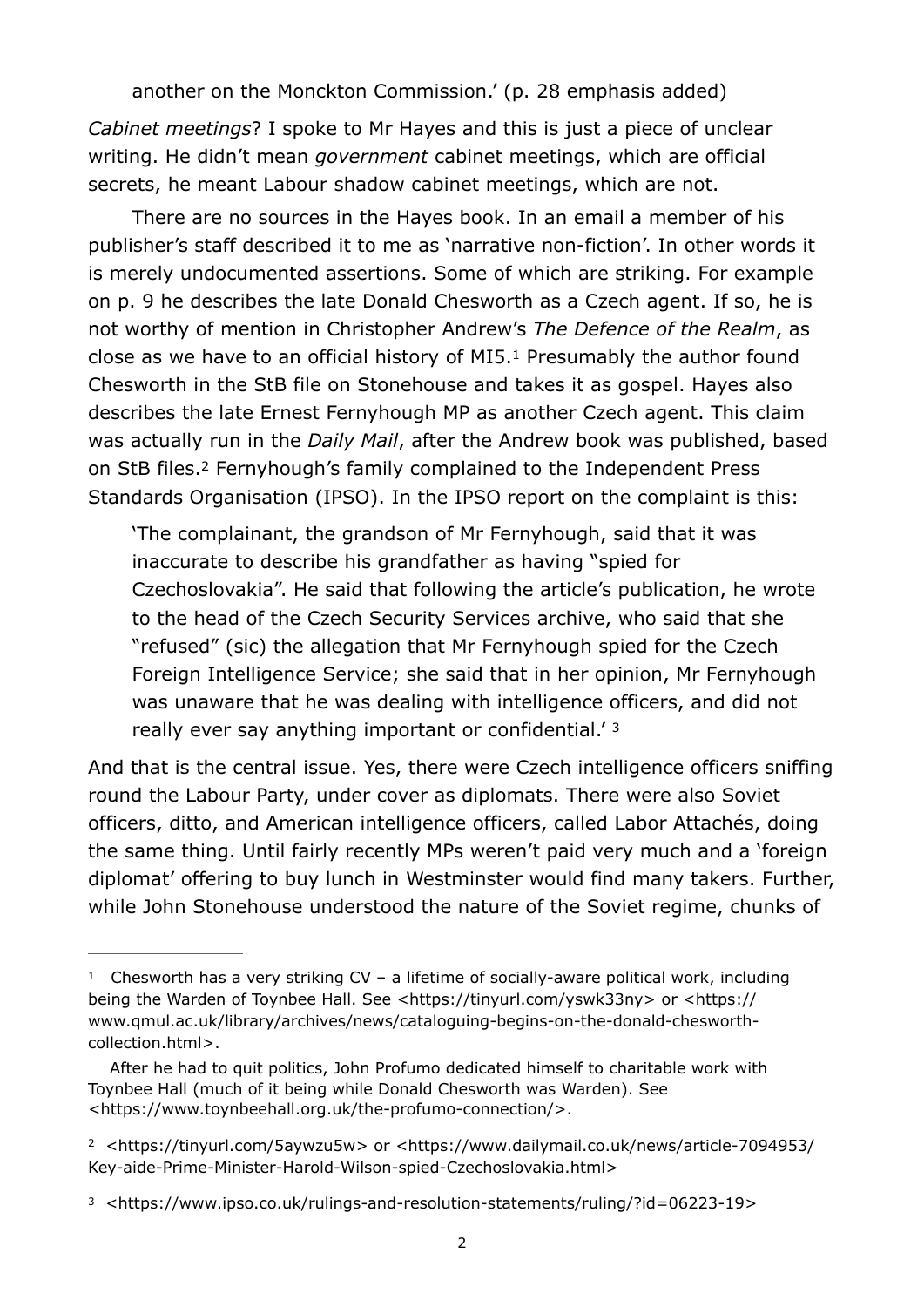<span id="page-2-2"></span>the British labour movement in the 50s and 60s did not. There was still a misplaced degree of sympathy for 'fellow socialists' – odd though this may seem now when the nature of Stalinism has been so thoroughly exposed. All of which led Labour MPs to talk to, eat lunch with and provide documents to Czech 'diplomats'. One of the them was John Stonehouse, who had a town in hisconstituency twinned with one in Czechoslovakia.<sup>[4](#page-2-0)</sup> And for the Czech spooks in London, seeking to justify their overseas postings and the expenses incurred, such conversations with Labour Party officials and MPs were presented to their supervisors back home as intelligence-gathering and some of those with whom they were talking described as 'agents'.

<span id="page-2-3"></span>Stonehouse was an interesting figure: an anti-communist, anti-imperialist member of the Labour and Co-operative Party. Julia Stonehouse refers, in passing, to an article her father wrote which was published in a 1959 collection,*Gangrene*<sup>[5](#page-2-1)</sup> She discovered the article by reading the StB file on Stonehouse. I have the book on my shelves and it's pretty tough stuff for the period, about the brutality of the British authorities in Kenya towards suspected Mau Mau detainees: beatings, torture, death. Stonehouse went to Rhodesia shortly after, spoke in favour of African nationalism, and was deported.

The Czech StB defector, Joseph Frolik (who never met, let alone 'ran' Stonehouse) named him as one of the StB's agents to the CIA in 1969/70 when he defected. Frolik also hinted at Stonehouse – without naming him – later in his book, *The Frolik Defection* (1975). This material is well-known but it has not been reworked for a while that I recall and Ms Stonehouse does a competent job with it. Particularly, she shows the way the whispers from Frolik via the CIA were used by a section of the Tory right and some British spooks in the great psy-ops against the Labour governments of the 1970s. En route she attacks Professor Christopher Andrew for rehashing Stonehouse-as-Czechagent in his *The Defence of the Realm,* showing that he did a poor job handling the file: like Hayes he took it all at face value. Ms Stonehouse points out that there are no documents in the StB file from her father after he became a member of the cabinet. Whatever the 'intelligence' was he gave to the StB officers under diplomatic cover – and it looks like piffle – he had no access to official secrets. As soon as he had such access he cut the StB people off. The fact that the StB officers were griping about receiving the cold shoulder from Stonehouse is actually recorded in the files

<span id="page-2-0"></span><sup>&</sup>lt;sup>4</sup> On the town twinning movement see <<https://tinyurl.com/yjsk9p32>> or <[https://](https://www.euractiv.com/section/languages-culture/news/town-twinnings-the-biggest-peace-movement-in-the-world/) [www.euractiv.com/section/languages-culture/news/town-twinnings-the-biggest-peace](https://www.euractiv.com/section/languages-culture/news/town-twinnings-the-biggest-peace-movement-in-the-world/)[movement-in-the-world/>](https://www.euractiv.com/section/languages-culture/news/town-twinnings-the-biggest-peace-movement-in-the-world/).

<span id="page-2-1"></span>[<sup>5</sup>](#page-2-3) London: Calder Books, 1959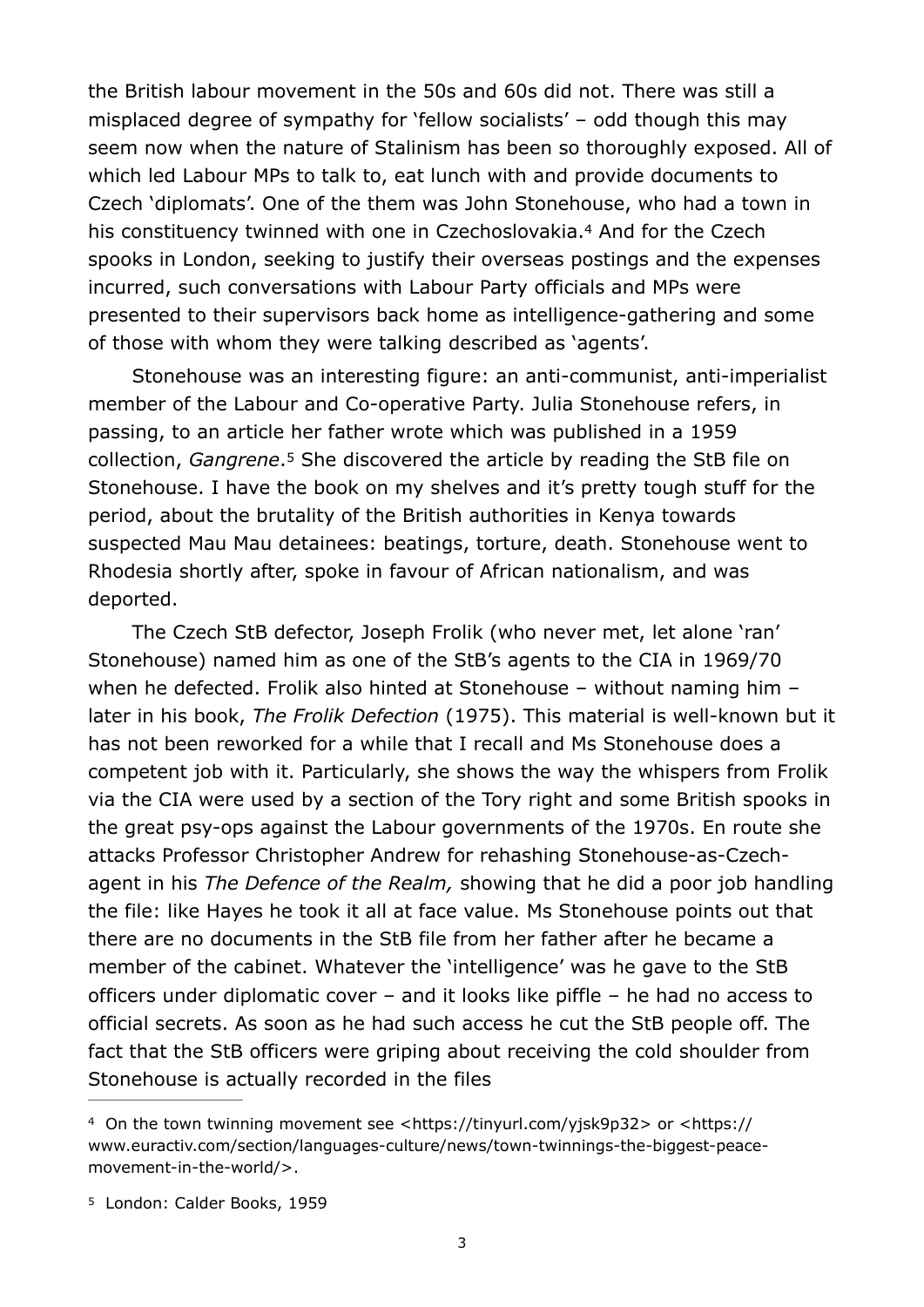The second source of Stonehouse's problems was involvement with Bangladesh, which until 1971 was called East Pakistan. He tried to create a bank to channel funds from British Bangladeshis – Bengalis – to Bangladesh to help build the newly-born state. However, an article appeared in the *Sunday Times* in 1972 alleging that there was something dodgy about Stonehouse's British Bangladesh Trust Limited (BBT). (I haven't read the article.) This was taken seriously in part because one its co-authors, Anthony Mascarenhas, had become famous the year before by documenting – again in the *Sunday Times* – the massive slaughter being committed in East Pakistan by the Pakistani army. Mascarenhas' article on Stonehouse triggered various official inquiries into the BBT, none of which led to prosecutions, as Ms Stonehouse points out. She claims that her father was informed that Mascarenhas was some sort of spy, working against him. For this there is no evidence that I have seen. However an obituary of Mascarenhas reported that, while born in Goa, he took Indian nationality five years after his famous scoop about the Pakistan Army genocide in East Pakistan. So it is just possible that he was working for Indian intelligence. Nonetheless, to the whispers on the Tory right that Stonehouse was a traitor, working for the Soviet bloc, was added the whisper that he was involved in some dodgy finances and Harold Wilson dropped him from the cabinet when took office in February 1974.

Author Hayes is the son of a man who was one of Stonehouse's lawyers and a Stonehouse nephew. He presents a detailed account of the financial hanky-panky Stonehouse engaged in trying to salvage his British Bangladesh Trust Limited, after the Mascarenhas article in the *Sunday Times*.

All this was acutely stressful and Stonehouse took to dosing himself with two of the period's crude, heavy duty antidepressants, Mogadon and Mandrax. It is these medications, Ms Stonehouse believes, which scrambled her father's brain and led to his failed attempt to fake his death on the beach in Miami, disappear, and start again in Australia with a new identity.

The third major theme in the daughter's book is the behaviour of the newspapers. Ms Stonehouse documents in enormous detail their endless speculation and fabrications – of which she was one of the victims. If you wanted to make a case for press regulation the evidence is here, in spades.

All of which amounts to what? Not that much, oddly enough. I think Ms Stonehouse does show that her father was not an StB agent, that this charge was specious. Hayes, on the other hand, shows that Stonehouse did engage in various frauds, or borderline frauds, trying to salvage his still-born bank. And with the exception of the *Guardian* and the *Observer*, according to Ms Stonehouse, the British press of the period was appalling.